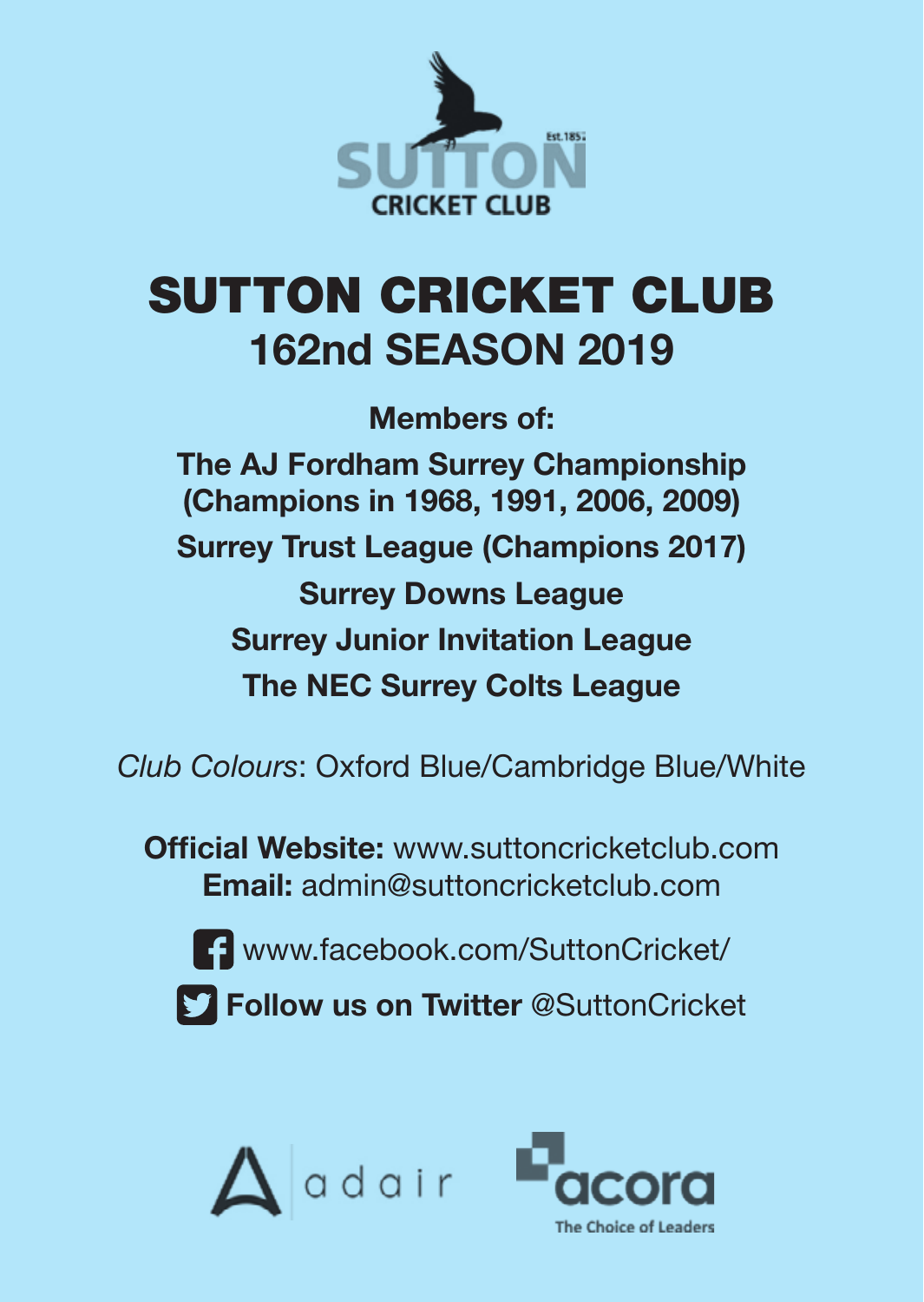### **Sponsors**

We owe a huge debt of gratitude to our generous sponsors and business partners for their key support. Their contribution is vital to our success on and off the pitch. Please help us to thank them by supporting their various activities.



#### **www.adair.co.uk**

Adair Associates is a vibrant and forward-thinking construction consultancy, specialising in Quantity Surveying, Building Surveying and Project Management.

Our commitment to Efficient and cost effective working practices, combined with many years of experience, makes us the right choice for all your surveying and construction consultancy needs.



#### **www.acora.com**

Acora delivers innovative managed services, advisory services, business software and cloud solutions to mid-market organisations. More than 200 clients trust them to take responsibility for part, or all, of their business IT from the design and build of complex solutions to the day-to-day management of services

Visit the 'Business Partners' column links at our website: www.suttoncricketclub.com for more information about our sponsors; contact

**Sam Seadon** T: 07789998847 E: samseadon@hotmail.com

Sutton Cricket Club thanks all our sponsors and business partners for the continued support.



# SUTTON CRICKET CLUB

**Founded 1857**

### President:

I.D. Philippe, Esq.

### Previous Presidents of the Club**:**

| 1866 - 1870 | <b>Sir Edmund Antrobus</b>                 |
|-------------|--------------------------------------------|
| 1870 - 1899 | H. L. Antrobus                             |
| 1900 - 1912 | W. Keswick M.P.                            |
| 1912 - 1930 | Sir Ralph C. Forster Bart. J.P.            |
| 1930 - 1953 | G. R. Blades (Lord Ebbisham)               |
| 1953 - 1960 | L. V. Straker                              |
| 1960 - 1982 | E. J. Henderson D.S.O., M.C.               |
|             | 1982 - 2012 K. B. Ohlson O.B.E., M.C., T.D |

### Vice Presidents**:**

| 1970 | D. Thompson, Esg.          | 1996 | N. D. Clark, Esq.     |
|------|----------------------------|------|-----------------------|
| 1977 | His Hon Judge J. E. Bishop | 1997 | C. H. Clarke, Esq.    |
| 1979 | Sir Neil MacFarlane        | 2000 | P. Edwards, Esq.      |
| 1980 | R. M. Elliott, Esg.        | 2002 | J. A. W. Fry, Esg.    |
| 1983 | P. J. Holliday, Esq.       | 2006 | B. G. Parkinson, Esg. |
| 1985 | D. J. Lawrence, Esg.       | 2010 | R. K. Lambe, Esq.     |
| 1987 | D. Hylton, Esg.            | 2010 | B. Webb, Esg.         |
| 1988 | C. E. J. Caffarate, Esq.   | 2012 | K. R. Booth, Esg.     |
| 1991 | J. C. Wray, Esq.           | 2013 | N. A. Clark, Esq.     |
| 1993 | J. M. Fordham, Esg.        | 2015 | S. D. Clarkson, Esq.  |
| 1996 | N. Bosher, Esg.            | 2017 | Sir Michael Pickard   |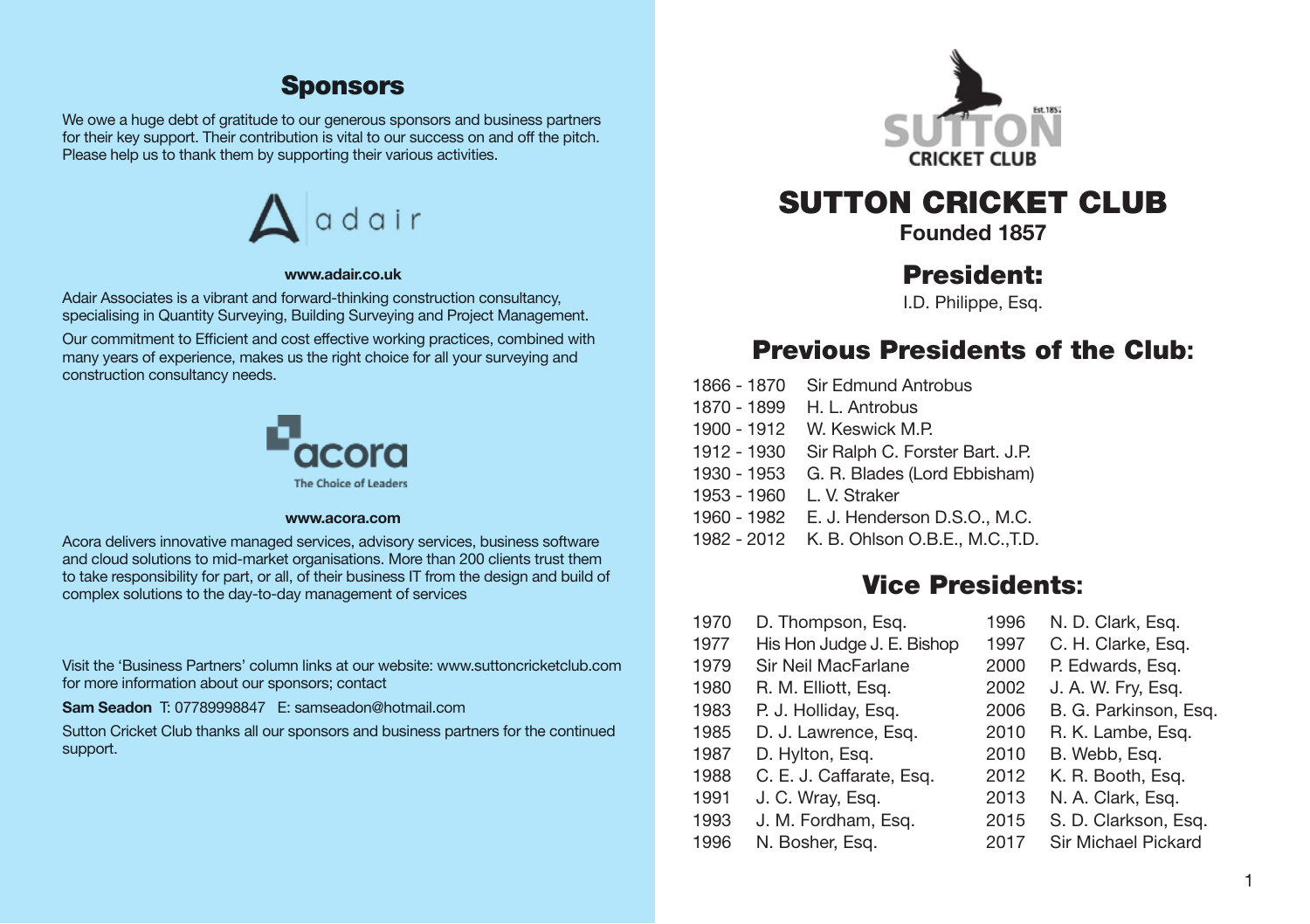### 2019 Club Committee

**Chairman:** Neil Clark Mobile: 07771 518614 Email: chairman@suttoncricketclub.com

**Treasurer:** Chris Moore Mobile: 07837 500860 Email: treasurer@suttoncricketclub.com

**Cricket:** Peter Edwards Mobile: 07720 446841 Email:cricket@suttoncricketclub.com

**Communications:** Bob Foster Mobile: 07929 253437 Email:suttonccmembership@gmail.com

> **Facilites & Grounds:** Ron Lambe Mobile: 07803 898236 Email: ron@rklambe.co.uk

**Limited Company:** Krishna Rackal Mobile: 07949 106389 Email: krackal@suttoncricketclub.com

### Other Officers

**Club Captain:** Luke Smith Mobile: 07814 128479 Email: luke.d.s.smith@gmail.com

### 2019 Team Captains

**Sat 1st XI:** Luke Smith Mobile: 07814 128479 Email: luke.d.s.smith@gmail.com

**Vice-Captain:** Harry Allen Mobile: 07703 731263 Email: haja\_96@hotmail.com

**Sat 2nd XI:** Jamie Griffin Mobile: 07984 783918 Email: jamiewgriffin@hotmail.com

**Sat 3rd XI:** Matthew Gardner Mobile: 07960 260844 Email: mattycgardner@gmail.com

**Sat 4th XI: Paul Eldridge** Mobile: 07796 878186 Email: paul72585@googlemail.com

**Sun XI:** (Admin) Phil Diaper Mobile: 07711 250328 Email: Philip\_Diaper@msn.com

**Trust:** Matthew Gardner Mobile: 07960 260844 Email: mattycgardner@gmail.com

**Women:** Carolyn Brady Mobile: 07758 295418 Email: carolyn.brady@virginmedia.com

# Grounds

**Main Ground:** Gander Green Lane, Sutton, Surrey, SM1 2EH Telephone: 020 3380 3236

**Second Ground:** Holmwood Close, Cheam, Surrey, SM2 7JL

**Head Groundsman: Roger Ward** Home: 01883 382683 Mobile: 07970 963690

> **Assistant Groundsman:** John Fry Mobile: 07789 390928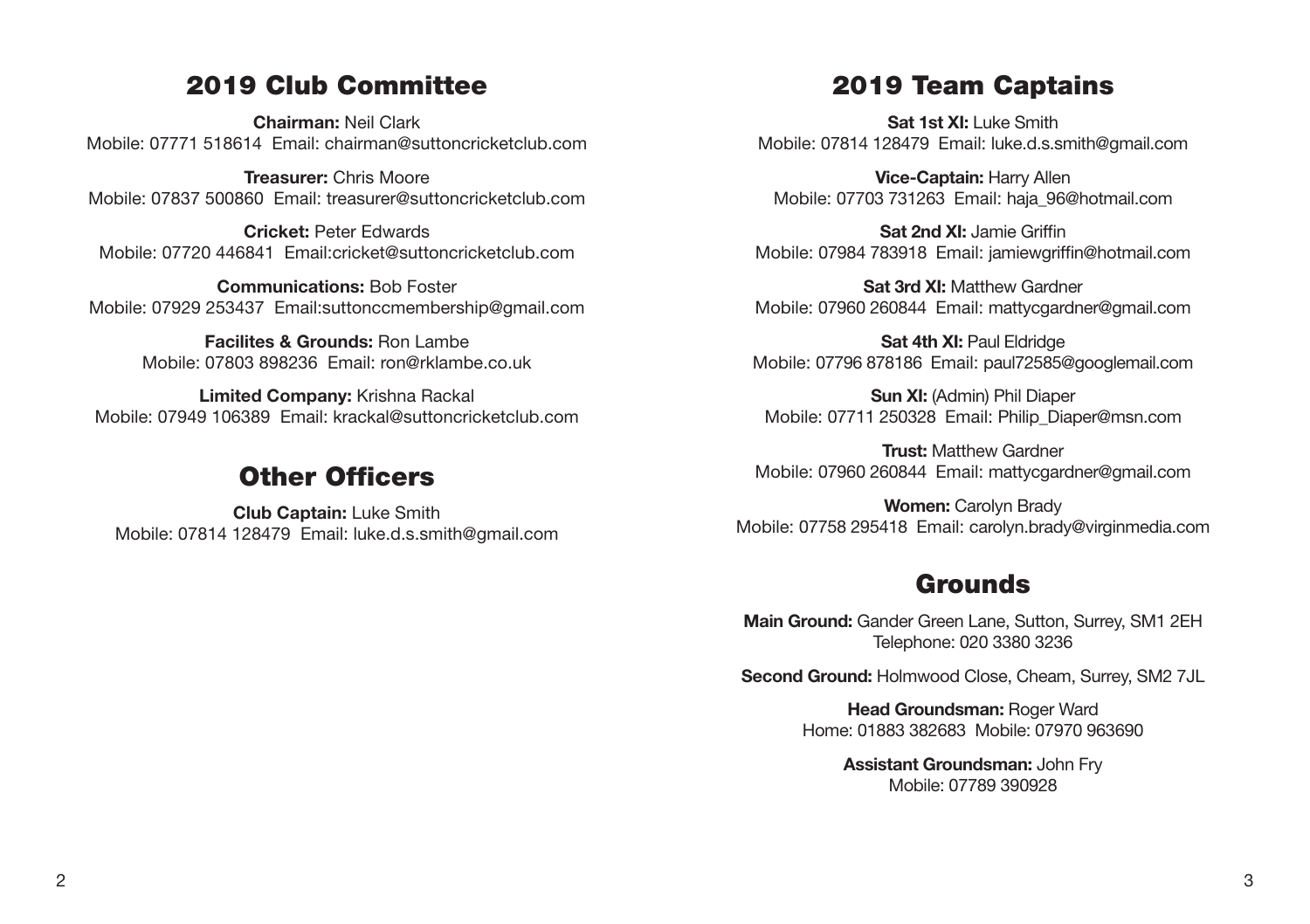# Nets & Coaching

- **Mondays** U13, U14 and U15 6.00pm to 8.00pm
- **Tuesdays** U10 and U11 6.00pm to 8.00pm **Wednesday** Woman's XI – 6.30pm to 8.30pm, U12B – 6.00pm to 8.00pm **Thursday** Senior Nets – 5.30pm onwards **Friday** U8 – 5.30pm to 7.30pm U5 to U7 (Boys and Girls)/ U8 to U13 (Girls) – 5.30pm to 7.00pm **Saturday** No coaching
- **Sunday** U9 9am to 11am, U12 11am to 1pm
- l Grass nets will be available on the main square subject to the weather.
- l Grass nets must not be used at any other time without the Permission of the Cricket Sub Committee.
- Please do not leave any equipment whatsoever on the outfield, once you are finished.
- $\bullet$  The non-turf nets are available to members at other appropriate times when the clubhouse is open and access is available.

# Umpires

| John Fordham         | Tel: 07909 925436 Email: john.fordham@shlegal.com     |
|----------------------|-------------------------------------------------------|
| lan Philippe         | Tel: 01737 357215 Email: ian.philippe@btinternet.com  |
| <b>Clive Quinton</b> | Tel: 07766 761864 Email: clive.quinton@btinternet.com |
| Dave Geddes          | Tel: 07736 387400 Email: davidgeddes@hotmail.com      |
| <b>Steve Foster</b>  | Tel: 07941 191737 Email: s m foster@hotmail.co.uk     |
| <b>Chris Moore</b>   | Tel: 07837 500860 Email: chrismoore022@qmail.com      |

# Adult Captains' & Players' Code of Conduct

### **SELECTION**

Adult Team selection is held every Monday or Tuesday evening at the club at 20:00. ALL captains are expected to attend. In any captain's absence, the team's vicecaptain may deputise. Selection is based on a captain's view of a player's recent performances, the player's development and future potential, as well as the balance of the side.

The team sheet will be compiled during selection and passed to the club administrator that evening for distribution via email the following day by 13:00 where possible. (This includes umpires, scorers, caterers, non-playing and other members).

If any player has any issues regarding their selection then they should speak to the captain they last played for.

### PLAYERS' RESPONSIBILITIES

Selected players will play in the side they are selected for without reservation and they should meet promptly at the appointed time.

Your availability must be passed to any captain or vice-captain by Monday afternoon or via the club's website by 15:00 on the Monday.

All playing members (and umpires, scorers, caterers and non-playing members) must ensure that the club administrator has a valid contact email address in order to send members the team sheet(s).

Cry-offs should be kept to a minimum and MUST BE communicated directly to the relevant team captain only by telephone as soon as possible. Leaving messages on any answer-phone is not acceptable. If in the captain's opinion any player cries off unnecessarily, the player will not be selected the following week for that team.

If a player drops out through injury, or other reason, then he should also communicate to the captain he last played for as to when he might next be available to play.

If any available player has not received his team sheet by email by Thursday evening, he should contact any team captain by telephone.

Players who represent the club in league fixtures are expected to wear 'Sutton CC' club shirts and caps. In leagues where fixtures are played wearing, 'coloured uniform,' (Surrey Trust League) the club will provide appropriate colour clothing in club colours to those players selected to represent the club.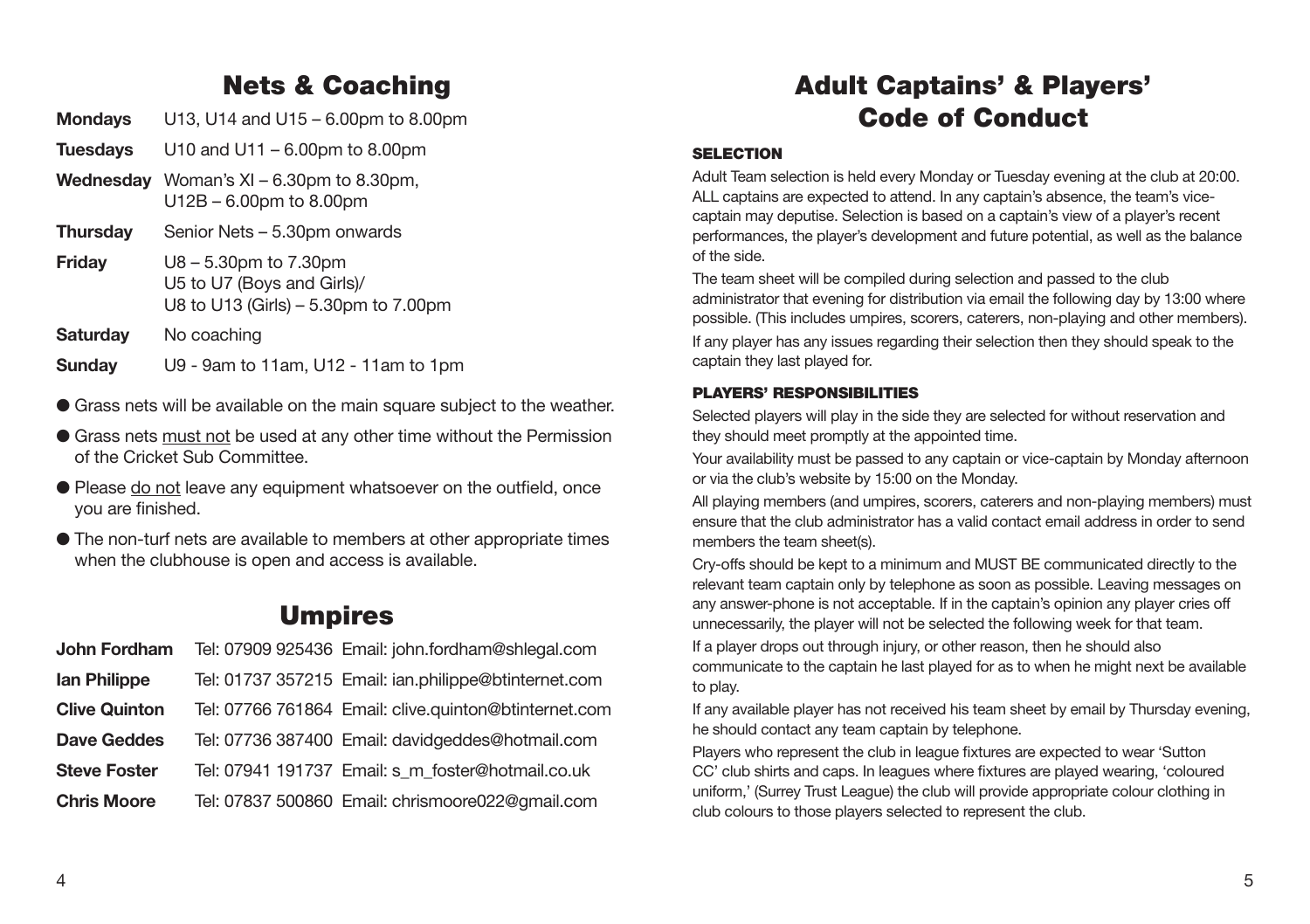### CAPTAINS & CLUB RESPONSIBILITIES

All captains and vice captains are expected to complete an ECB DBS check. Captains should take care to contact players personally when selected for their team for the first time.

No player should be dropped more than one eleven from where they were last selected unless in exceptional circumstances and these should be explained to the player in person.

Any change of venue or meet time should be notified personally by telephone and not via email.

Captains should confirm with the administrator the correct venue and start time for forthcoming matches.

Captains should endeavour to contact "regular" team members that are dropped from their side by telephone before the team sheet is sent out. If more time is required regarding this, or any other issue, then the club administrator should be informed.

#### MATCH DAYS

Captains should collect match fees via the SLATE app, if any cash is collected. please pass onto the Club Treasurer, catering, umpiring and scoring expenses will be paid by the club. Team Match Fees are due in ALL games with the exception of adult 20/20 fixtures.

It is the captain's responsibility to communicate the result to the league (as per league rules).

The club administrator will upload all results to the relevant websites (as per league rules).

The changing rooms and score box should be left clean and tidy and the keys returned.

Captains should ensure that availability is taken following all weekend matches.

Where no scorer is available (usually away games) the captain must ensure that the score book is completed IN FULL (including the opposition stats) and passed to the administrator as soon as possible.

Any umpires reports/match cards must be completed and sent by post as soon as possible (as per league rules).

### ANNUAL SUBSCRIPTION & MATCH FEES

For each adult match, the appropriate team match fee is to be collected by the captain and deposited to club funds. For **each colts match**, the appropriate team match fee is to be collected by the manager and deposited to club funds. Annual subs are due in full by 31 May 2019 and should if possible be paid online to Sutton Cricket Club (Sort Code: 20-84-20; Account no: 90089591; A/C: Sutton Cricket Club) with a standing order option available (full details available on website). If paying by three or more equal monthly instalments, the first payment must be received by 31 May.

Fees that are not paid in full, or if a payment plan covering three or more equal monthly instalments is not in place by 1 June 2019 (in addition to the first payment paid in full) will automatically preclude selection.

For new members or those returning from university, fees that are not paid in full, (or at least by a mandate covering equal monthly installments not in place by 1 June 2019 or 3 weeks after their first game for the club, whichever is the later,) will automatically preclude selection. For example, if first game takes place on 19 April, subs are due 1 June; if first game takes place on 17 May, subs are due 7 June (in addition to the first payment paid in full.)

For those members joining after 1 July, a pro rata membership rate may be available. Please discuss with the membership secretary.

### TRAINING/NETS

Senior nets/training sessions take place on Thursday evenings from 5.30pm. The sessions are open to all club playing members; and to the U13 age group and above who play/intend to play, senior cricket.

### CLUB RULES

The club has a separate club rule book (available on request) and these rules are displayed on our official website and at the club's main ground.

# 2019 Annual Subscription & Payment

| Full Playing (Over 18)<br>Voting right at AGM,                      | £140                                 |
|---------------------------------------------------------------------|--------------------------------------|
| Non-Playing (Under 60)<br>Voting right at AGM                       | £40 (£20 if residing outside Surrey) |
| Non-Playing (Over 60)<br>Voting right at AGM                        | £30 (£15 if residing outside Surrey) |
| <b>Women Playing</b><br>Voting right at AGM,                        | £80                                  |
| Young Players (18-25)<br>Voting right at AGM                        | £110                                 |
| Colts (under 18)<br>No voting right at AGM, each additional sibling | £120<br>£85                          |
| Social Membership (Over 18)<br>No voting right at AGM               | £10                                  |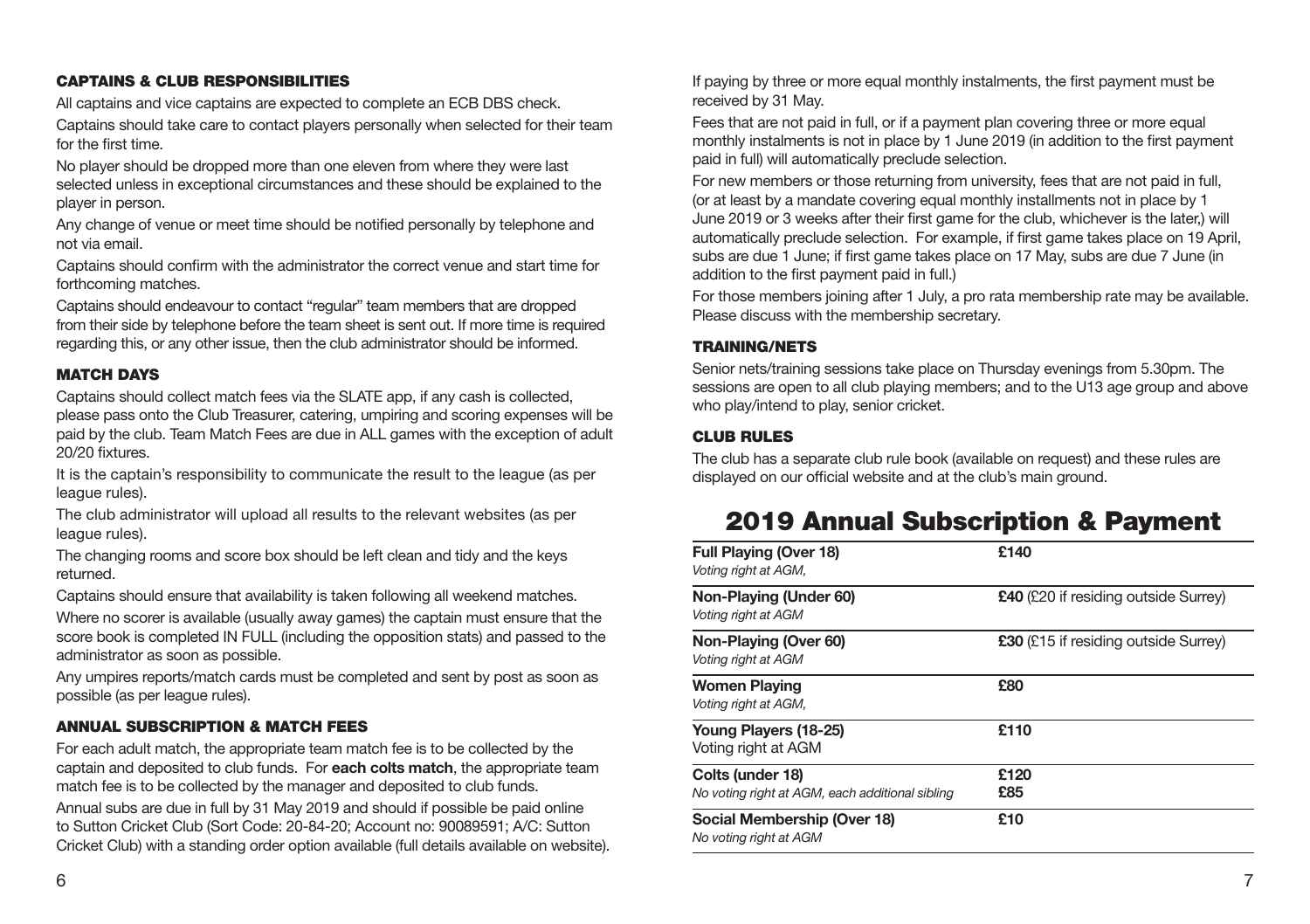# The AJ Fordham Surrey Championship



**Saturday 1st XI Fixtures** Captain - Luke Smith

### ECB Premiership

| <b>Date</b>   | <b>Opponents</b>          | <b>Fixture</b> | <b>Venue</b>        | <b>Start</b> |
|---------------|---------------------------|----------------|---------------------|--------------|
| <b>APRIL</b>  |                           |                |                     |              |
| 27            | CHESSINGTON (H)           | Friendly       | Cheam Road          | 13:00        |
| 28            | <b>BROMLEY COMMON (H)</b> | National Cup   | Cheam Road          | 13:00        |
| <b>MAY</b>    |                           |                |                     |              |
| 4             | Dorking (a)               | Friendly       | Pixham Lane         | 12:00        |
| 11            | Wimbledon (a)             | League 50/50   | Church Road         | 12:00        |
| 18            | WEYBRIDGE (H)             | League 50/50   | Cheam Road          | 12:00        |
| 25            | Ashtead (a)               | League 50/50   | Woodfield Lane      | 12:00        |
| <b>JUNE</b>   |                           |                |                     |              |
| 1             | BANSTEAD (H)              | League 50/50   | Cheam Road          | 12:00        |
| 8             | East Molesey (a)          | League         | Graburn Way         | 11:00        |
| 15            | ESHER (H)                 | League         | Cheam Road          | 11:00        |
| 22            | Guildford (a)             | League         | Woodbridge Road     | 11:00        |
| 29            | REIGATE (H)               | League         | Cheam Road          | 11.00        |
| <b>JULY</b>   |                           |                |                     |              |
| 6             | Sunbury (a)               | League         | Kenton Court Meadow | 11:00        |
| 13            | WIMBLEDON (H)             | League         | Cheam Road          | 11:00        |
| 20            | Weybridge (a)             | League         | The Green           | 11.00        |
| 27            | ASHTEAD (H)               | League         | Cheam Road          | 11:00        |
| <b>AUGUST</b> |                           |                |                     |              |
| 3             | Banstead (a)              | League         | Avenue Road         | 11:00        |
| 10            | EAST MOLESEY (H)          | League 50/50   | Cheam Road          | 12:00        |
| 17            | Esher (a)                 | League 50/50   | New Road            | 12:00        |
| 24            | GUILDFORD (H)             | League 50/50   | Cheam Road          | 12:00        |
| 31            | Reigate (a)               | League 50/50   | Park Road           | 12:00        |
|               | <b>SEPTEMBER</b>          |                |                     |              |
| 7             | SUNBURY (H)               | League 50/50   | Cheam Road          | 11:30        |

# The AJ Fordham Surrey Championship



**Saturday 2nd XI Fixtures** Captain - Jamie Griffin

|               | ECB 2nd XI Premiership |                |                    |              |  |  |
|---------------|------------------------|----------------|--------------------|--------------|--|--|
| <b>Date</b>   | <b>Opponents</b>       | <b>Fixture</b> | <b>Venue</b>       | <b>Start</b> |  |  |
| <b>APRIL</b>  |                        |                |                    |              |  |  |
| 27            | Chessington (a)        | Friendly       | Away               | 13:00        |  |  |
| <b>MAY</b>    |                        |                |                    |              |  |  |
| 4             | BECKENHAM (H)          | Friendly       | Cheam Road         | 13:00        |  |  |
| 11            | WEYBRIDGE (H)          | League 50/50   | Cheam Road         | 12:00        |  |  |
| 18            | Wimbledon (a)          | League 50/50   | Church Road        | 12:00        |  |  |
| 25            | ASHTEAD (H)            | League 50/50   | Cheam Road         | 12:00        |  |  |
| <b>JUNE</b>   |                        |                |                    |              |  |  |
| 1             | Banstead (a)           | League 50/50   | Avenue Road        | 12:00        |  |  |
| 8             | EAST MOLESEY (H)       | League         | Cheam Road         | 12:00        |  |  |
| 15            | Spencer (a)            | League         | Fieldview          | 12:00        |  |  |
| 22            | REIGATE (H)            | League         | Cheam Road         | 12:00        |  |  |
| 29            | Sunbury (a)            | League         | Kenton Meadow Road | 12:00        |  |  |
| <b>JULY</b>   |                        |                |                    |              |  |  |
| 6             | <b>GUILDFORD (H)</b>   | League         | Cheam Road         | 12:00        |  |  |
| 13            | Weybridge (a)          | League         | The Green          | 12.00        |  |  |
| 20            | WIMBLEDON (H)          | League         | Cheam Road         | 12:00        |  |  |
| 27            | Ashtead (a)            | League         | Woodfield Lane     | 12.00        |  |  |
| <b>AUGUST</b> |                        |                |                    |              |  |  |
| 3             | BANSTEAD (H)           | League         | Cheam Road         | 12.00        |  |  |
| 10            | East Molesey (a)       | League 50/50   | Graburn Way        | 12:00        |  |  |
| 17            | SPENCER (H)            | League 50/50   | Cheam Road         | 12:00        |  |  |
| 24<br>31      | Reigate (a)            | League 50/50   | Park Road          | 12:00        |  |  |
|               | SUNBURY (H)            | League 50/50   | Cheam Road         | 12:00        |  |  |
|               | <b>SEPTEMBER</b>       |                |                    |              |  |  |
| 7             | Guildford (a)          | League 50/50   | Woodbridge Road    | 12:00        |  |  |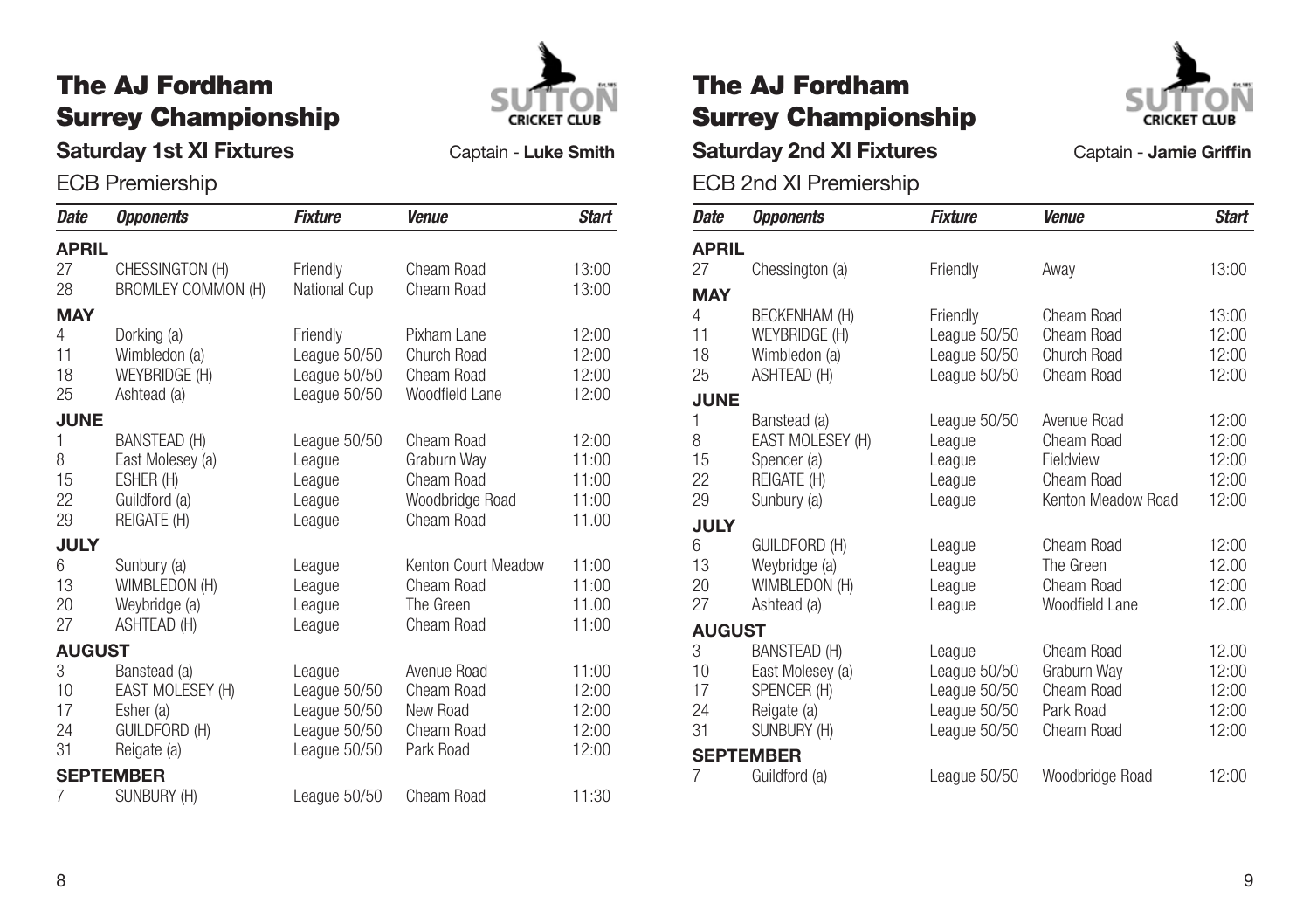# The AJ Fordham Surrey Championship



**Saturday 3rd XI Fixtures** Captain - Matthew Gardner

ECB 3rd XI Division 1

| <b>Date</b>               | <i><b>Opponents</b></i>                                                                             | <b>Fixture</b>                                                         | <b>Venue</b>                                                                                      | <b>Start</b>                              |
|---------------------------|-----------------------------------------------------------------------------------------------------|------------------------------------------------------------------------|---------------------------------------------------------------------------------------------------|-------------------------------------------|
| <b>APRIL</b>              |                                                                                                     |                                                                        |                                                                                                   |                                           |
| 27                        | Albury                                                                                              | Friendly                                                               | <b>Holmwood Close</b>                                                                             | 13:00                                     |
| <b>MAY</b><br>4           |                                                                                                     |                                                                        |                                                                                                   |                                           |
| 11<br>18<br>25            | STREATHAM & MARL (H)<br>Guildford (a)<br>OLD RUTS (H)                                               | League 50/50<br>League 50/50<br>League 50/50                           | Holmwood Close<br>Stoke Recreation (Rec Rd) 12:00<br>Holmwood Close                               | 12:00<br>12:00                            |
| <b>JUNE</b>               |                                                                                                     |                                                                        |                                                                                                   |                                           |
| 1<br>8<br>15<br>22<br>29  | Hampton WR (a)<br>Battersea Ironsides (a)<br>NORMANDY (H)<br>Beddington (a)<br>OLD WHITS (H)        | League 50/50<br>League<br>League<br>League<br>League                   | King's Field<br>Abbey Recreation Ground<br>Holmwood Close<br>Church Lane<br><b>Holmwood Close</b> | 12:00<br>12:00<br>12:00<br>12:00<br>12:00 |
| <b>JULY</b>               |                                                                                                     |                                                                        |                                                                                                   |                                           |
| 6<br>13<br>20<br>27       | East Molesey (a)<br>Streatham & Marl (a)<br><b>GUILDFORD (H)</b><br>Old Ruts (a)                    | League<br>League<br>League<br>League                                   | Imber Court<br>Dulwich Common<br>Holmwood Close<br>Nursery Road                                   | 12:00<br>12:00<br>12:00<br>12.00          |
| <b>AUGUST</b>             |                                                                                                     |                                                                        |                                                                                                   |                                           |
| 3<br>10<br>17<br>24<br>31 | HAMPTON WR (H)<br>BATTERSEA IRONSIDES (H)<br>Normandy (a)<br><b>BEDDINGTON (H)</b><br>Old Whits (a) | League<br>League 50/50<br>League 50/50<br>League 50/50<br>League 50/50 | Holmwood Close<br><b>Holmwood Close</b><br>Hunts Hill Road<br>Holmwood Close<br>Croham Park Road  | 12.00<br>12:00<br>12:00<br>12:00<br>12:00 |
|                           | <b>SEPTEMBER</b>                                                                                    |                                                                        |                                                                                                   |                                           |
| 7                         | EAST MOLESEY (H)                                                                                    | League 50/50                                                           | Holmwood Close                                                                                    | 12:00                                     |



# PROUD SPONSORS OF THE SURREY CHAMPIONSHIP



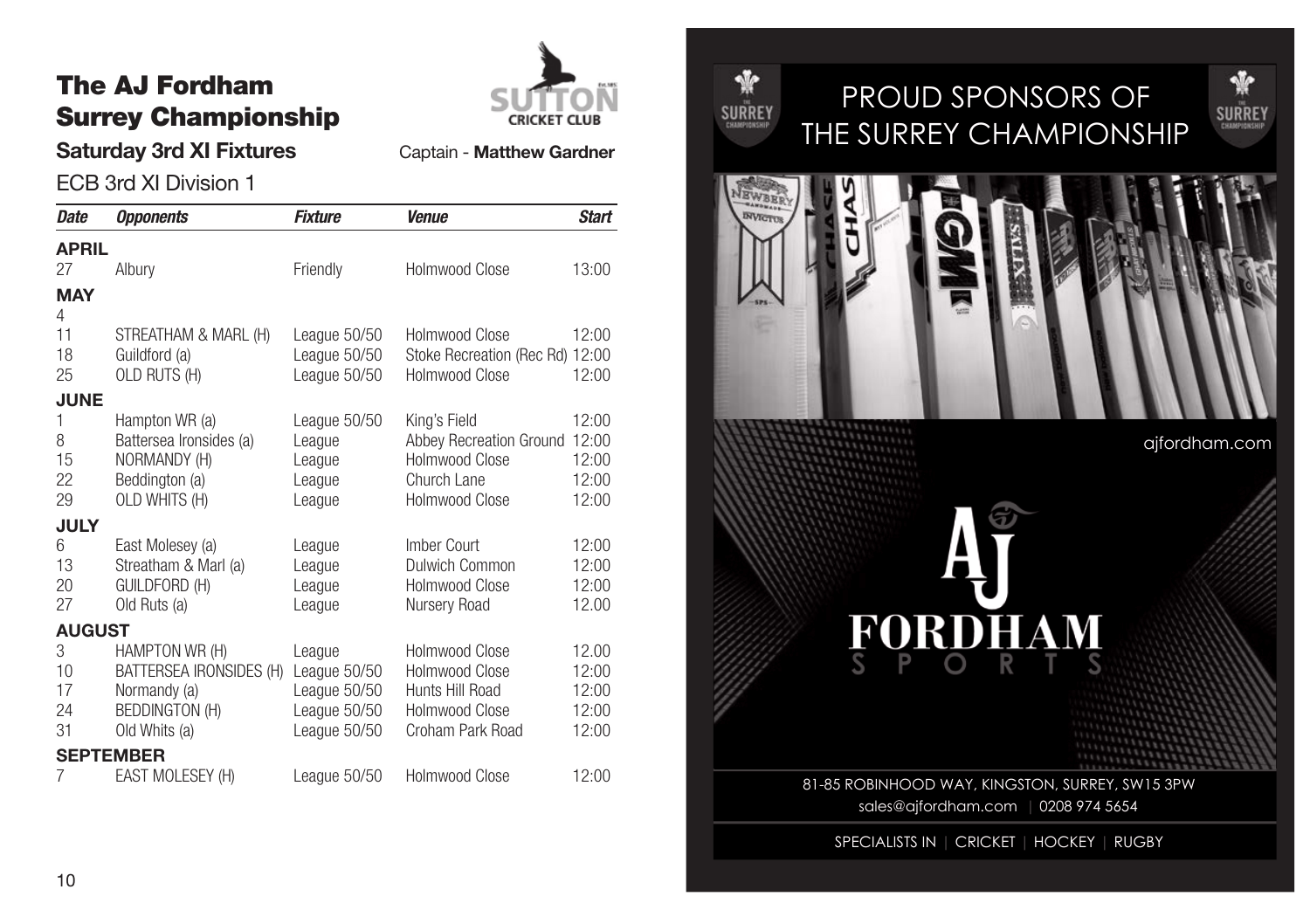# Surrey Downs League



Sunday XI

### **Saturday 4th XI Fixtures** Captain - **Paul Eldridge**

### SDL Division 4

| Date          | <b>Opponents</b>       | <b>Fixture</b> | <b>Venue</b>               | <b>Start</b> |
|---------------|------------------------|----------------|----------------------------|--------------|
| <b>MAY</b>    |                        |                |                            |              |
| 4             | OCKLEY (H)             | League         | Holmwood Close             | 13:30        |
| 11            | Leatherhead (a)        | League         | Ockham CC, GU23 6NP        | 13:30        |
| 18            | Nutfield (a)           | League         | Nutfield Marsh Rd, RH1 4ES | 13:30        |
| 25            | Tadworth (a)           | League         | The Green, Mill Rd         | 13:30        |
| <b>JUNE</b>   |                        |                |                            |              |
| 1             | HORSLEY & SEND (H)     | League         | Holmwood Close             | 13:30        |
| 8             | OLD WOKING (H)         | League         | Holmwood Close             | 13:30        |
| 15            | Albury (a)             | League         | Albury Heath               |              |
| 13:30         |                        |                |                            |              |
| 22            | NUTFIELD (H)           | League         | <b>Holmwood Close</b>      | 13:30        |
| 29            | Old Woking (a)         | League         | Queen Elizabeth Way        |              |
| 13:30         |                        |                |                            |              |
| <b>JULY</b>   |                        |                |                            |              |
| 6             | ALBURY (H)             | League         | Holmwood Close             | 13:30        |
| 13            | TADWORTH (H)           | League         | Holmwood Close             | 13:30        |
| 20            | Horsley & Send (a)     | League         | Twinns Field, KT24 6JB     | 13:30        |
| 27            | LEATHERHEAD (H)        | League         | <b>Holmwood Close</b>      | 13:30        |
| <b>AUGUST</b> |                        |                |                            |              |
| 3             | Ockley (a)             | League         | Ockley Green, RH5 5TR      | 13:30        |
| 10            | Play Off matches - tbc |                |                            |              |
| 17            | Play Off matches - tbc |                |                            |              |
| 24            | Play Off matches - tbc |                |                            |              |
| 31            | Reserve Week           |                |                            |              |

| Date          | <b>Opponents</b>      | <b>Fixture</b> | <b>Venue</b>           | <b>Start</b> |
|---------------|-----------------------|----------------|------------------------|--------------|
| <b>APRIL</b>  |                       |                |                        |              |
| 21            | STOKE D'ABERNON (H)   | Friendly       | Cheam Road             | 14:00        |
| 28            | Worcester Park (a)    | Friendly       | Green Lane             | 13:30        |
| <b>MAY</b>    |                       |                |                        |              |
| 5             | WIBBANDUNE (H)        | Friendly       | Cheam Road             | 14:00        |
| 12            | <b>BANSTEAD (H)</b>   | Friendly       | Cheam Road             | 14:00        |
| 19            | DOWNSIDERS (H)        | Friendly       | Cheam Road             | 13:30        |
| 26            | Churchleigh (a)       | Friendly       | Great Park, Warlingham | 13:00        |
| <b>JUNE</b>   |                       |                |                        |              |
| 2             | TEDDINGTON TOWN (H)   | Friendly       | Cheam Road             | 14:00        |
| 9             | <b>MYDHURST (H)</b>   | Friendly       | Cheam Road             | 13:30        |
| 16            | GOLDLEAF (H)          | Friendly       | Cheam Road             | 14:00        |
| 23            |                       |                |                        |              |
| 30            | <b>JACK FROST (H)</b> | Friendly       | Cheam Road             | 14:00        |
| <b>JULY</b>   |                       |                |                        |              |
| 7             |                       |                |                        |              |
| 14            |                       |                |                        |              |
| 21            | VISCOUNT (H)          | Friendly       | Cheam Road             | 14:00        |
| 28            | Ewell (a)             | Friendly       | Ruxley Lane            | 14:00        |
| <b>AUGUST</b> |                       |                |                        |              |
| 4             | Single Wicket         | Inter Club     | Cheam Road             | 10.30        |
| 11            | Teddington Town (a)   | Friendly       | Away                   | 13:00        |
| 18            | SURREY OVALITIES (H)  | Friendly       | Cheam Road             | 14:00        |
| 25            | HSBC (a)              | Friendly       | Lennard Road, BR3 1QW  | 13:30        |
|               | <b>SEPTEMBER</b>      |                |                        |              |
| 1             | SANDERSTEAD (H)       | Friendly       | Cheam Road             | 13:00        |

Captain - **Phil Diaper**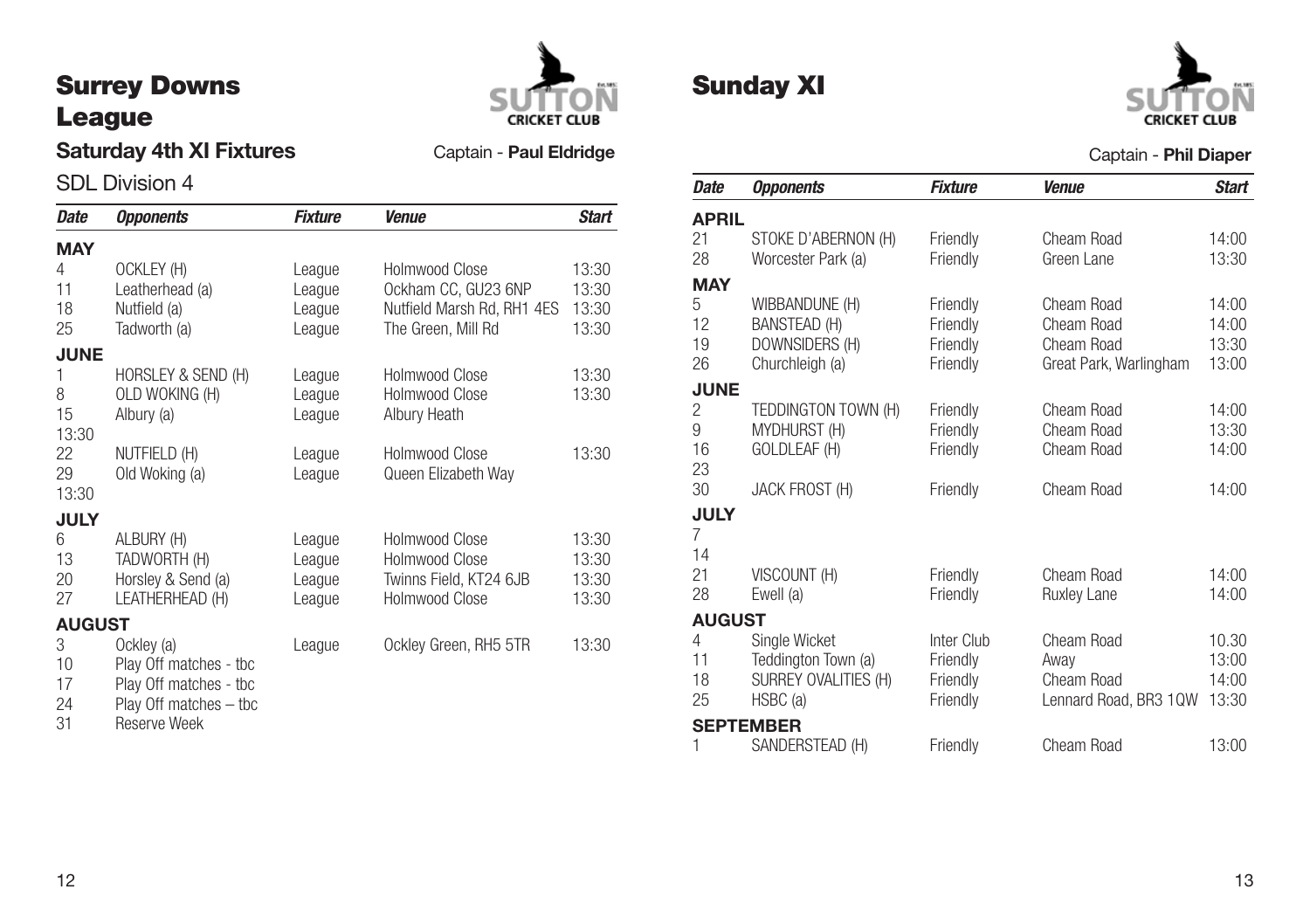# Trust XI



Captain - **Matthew Gardner**

| <b>Date</b>             | <b>Opponents</b>                                          | <b>Fixture</b>             | <b>Venue</b>                                     | <b>Start</b>            |
|-------------------------|-----------------------------------------------------------|----------------------------|--------------------------------------------------|-------------------------|
| <b>MAY</b><br>26        | <b>BEDDINGTON (H)</b>                                     | Friendly                   | Cheam Road                                       | 14:00                   |
| <b>JUNE</b><br>16<br>23 | Guildford (a)<br><b>BANSTEAD (H)</b>                      | League<br>League           | Woodbridge Road<br>Cheam Road                    | 14:00<br>14:00          |
| <b>JULY</b><br>14<br>21 | WIMBLEDON (H)<br>East Molesey (a)<br>Walton on Thames (a) | League<br>League<br>League | Cheam Road<br>Graburn Way<br>Kenton Court Meadow | 14:00<br>14:00<br>14:00 |

# Cricket Week & Other Midweek Fixtures



| Date          | <b>Opponents</b>       | Fixture             | <b>Venue</b> | Start |
|---------------|------------------------|---------------------|--------------|-------|
| <b>JULY</b>   |                        |                     |              |       |
| 15            | TARANIKI WAND (H)      | Tour                | Cheam Road   | 11:30 |
| 29            | MCC (H)                | <b>Cricket Week</b> | Cheam Road   | 11:30 |
| 30            | $U19 - \text{tbc}$ (H) | U19 Group           | Cheam Road   | 18:00 |
| 31            | CHESSINGTON (H)        | <b>Cricket Week</b> | Cheam Road   | 11:00 |
| <b>AUGUST</b> |                        |                     |              |       |
|               | SAM SEADON XI (H)      | <b>Cricket Week</b> | Cheam Road   | 11:30 |
| 2             | PARALYTICS (H)         | <b>Cricket Week</b> | Cheam Road   | 11:30 |

# Women's Section



### Captain - **Carolyn Brady**

| Date          | <b>Opponents</b>    | Fixture | <b>Venue</b>          | <b>Start</b> |
|---------------|---------------------|---------|-----------------------|--------------|
| <b>APRIL</b>  |                     |         |                       |              |
| 28            | Spencer (a)         | League  | Fieldview             | 14:00        |
| <b>MAY</b>    |                     |         |                       |              |
| 12            | Shepperton (a)      | League  | Away                  | 14:00        |
| 19            | Reigate (a)         | S/Slam  | Away                  | 14:00        |
| <b>JUNE</b>   |                     |         |                       |              |
| 2             | REIGATE (H)         | League  | Holmwood Close        | 14:00        |
| 5             | STREATHAM & MARL H) | S/Slam  | Cheam Road            | 17:00        |
| 16            | Twickenham (a)      | League  | Away                  | 14:00        |
| 23            | Outwood (a)         | S/Slam  | Away                  | 10:00        |
| <b>JULY</b>   |                     |         |                       |              |
| 10            | NANTES (H)          | Tour    | Cheam Road            | 17:30        |
| 14            | TWICKENHAM H)       | League  | Cheam Road            | 14:00        |
| 21            | SOUTH NUTFIELD H)   | S/Slam  | <b>Holmwood Close</b> | 14:00        |
| <b>AUGUST</b> |                     |         |                       |              |
| 8             | Purley (a)          | S/Slam  | Away                  | 18:00        |
| 11            | Reigate (a)         | League  | Away                  | 14:00        |
| 18            | SHEPPERTON (H)      | League  | Holmwood Close        | 14:00        |
|               | <b>SEPTEMBER</b>    |         |                       |              |
| 8             | SPENCER (H)         | League  | Cheam Road            | 14:00        |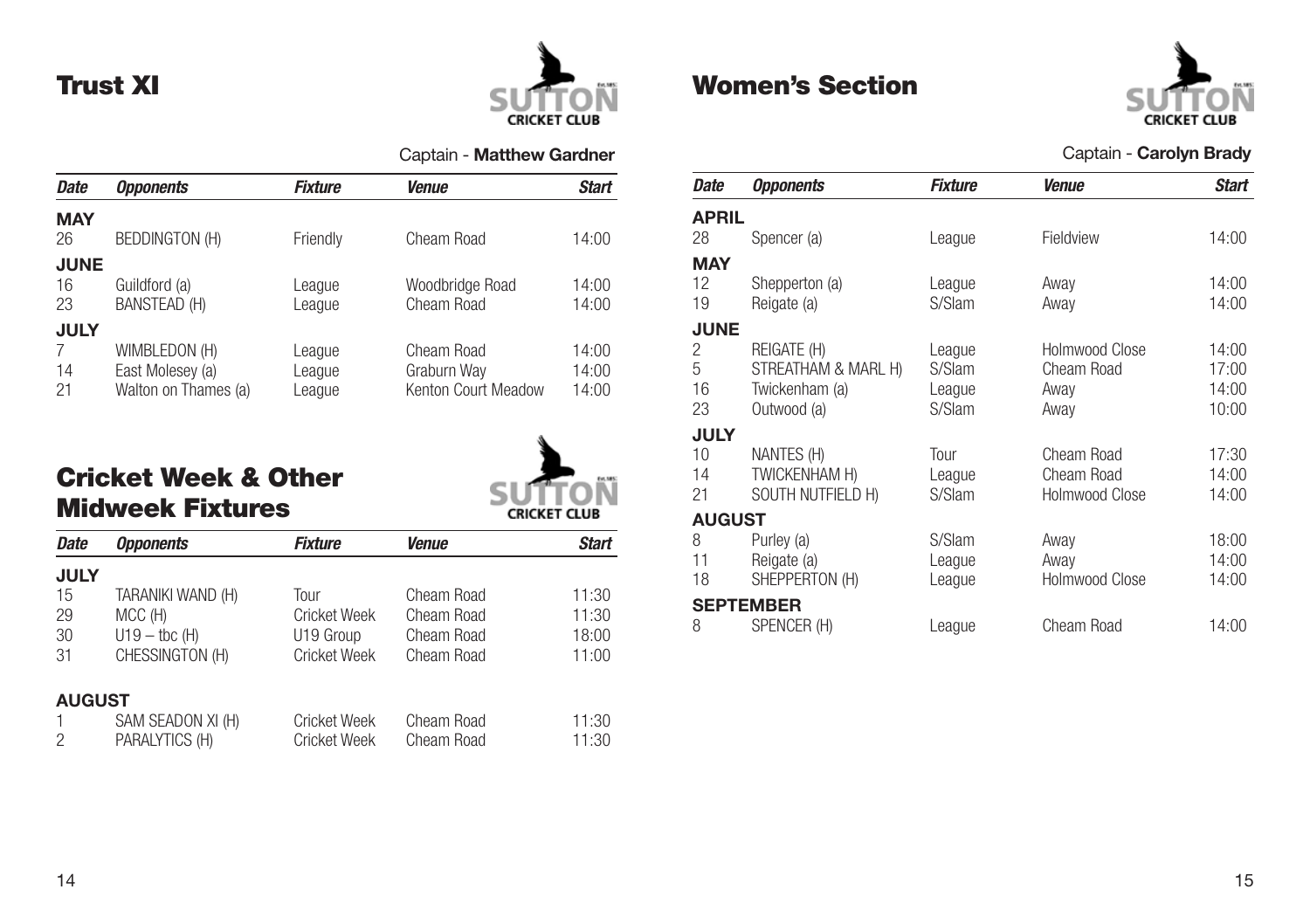

### Other Events in 2019

Annual Dinner – Friday 26th April Hay Cup Golf Day – Friday 13th September at Epsom Golf Club



(www.surreycoltscricket.co.uk)

### Colts League & Cup Fixtures

# Our Websites

**Official Website - www.suttoncricketclub.com** (For all club information and news including details of social events and private/corporate bookings)

### **ECB Play-Cricket Website - sutton.play-cricket.com**

(For all scorecards and statistics)

Sutton CC My Clubhouse (Registration, Events Diary, Document Downloads) https://scc.myclubhouse.co.uk/

**Colts Chairman:** Peter Edwards Mobile: 07720 446841 (W) 020 8688 2444 Email: colts@suttoncricketclub.com

> **Head Coach:** John Fry Mobile: 07789 390928 Email: johnawfry@btconnect.com

**Welfare Officer:** Julie Hesketh Mobile 07753 321250 Email: Julie.Hesketh@swlondon.nhs.uk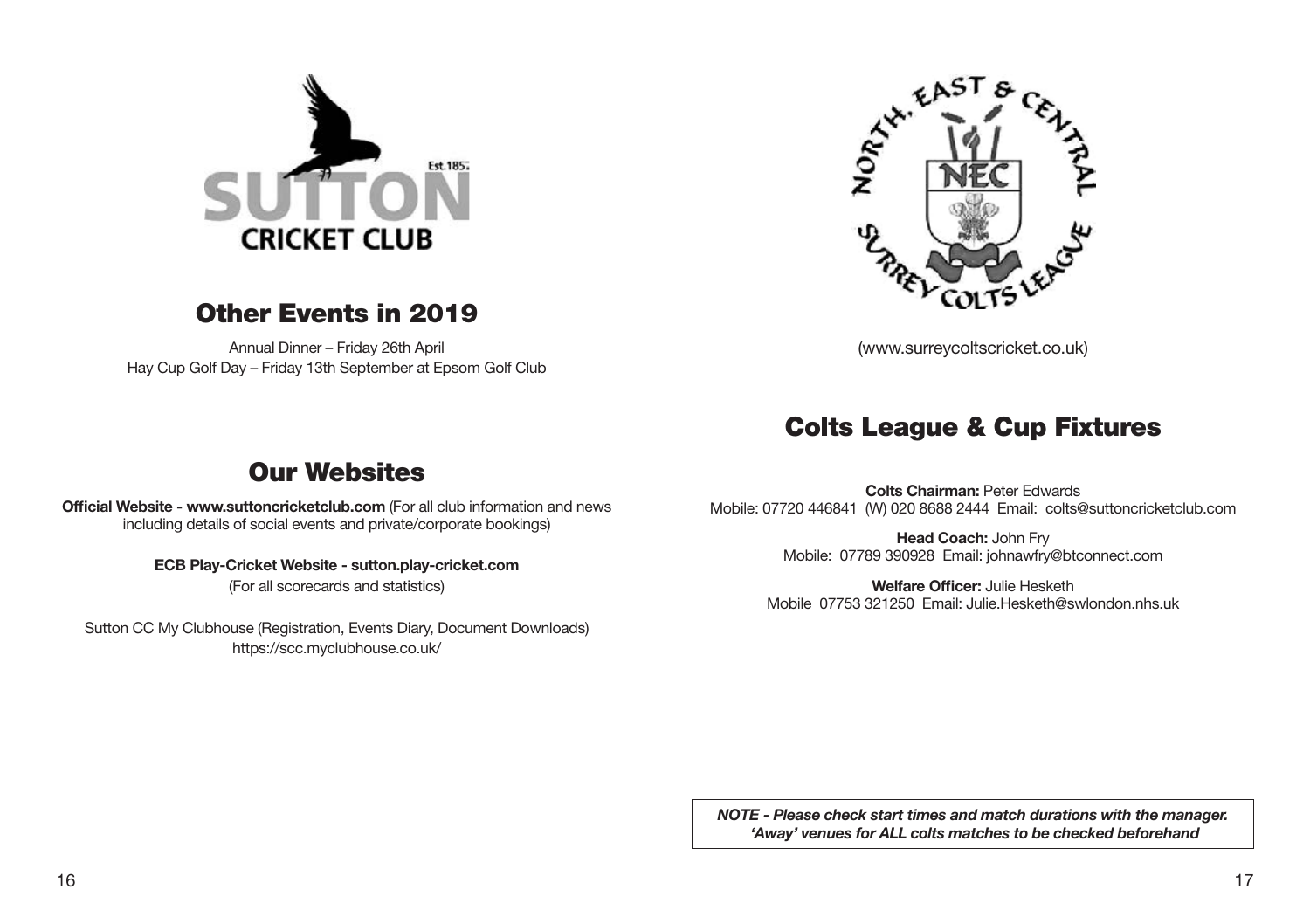### Nat West U19 Club T20 Competition



### *(Fixtures will be confirmed in late April)*

### Under 15 (22 yard) – Surrey Invitation League



**Manager:** Dave Evemy Mobile: 07804 235072 Email: dave.evemy@blueyonder.co.uk

| <b>Date</b> | <b>Opponents</b>    | <b>Fixture</b> | <b>Venue</b> | <b>Start</b> |
|-------------|---------------------|----------------|--------------|--------------|
| <b>MAY</b>  |                     |                |              |              |
| 5           | EAST MOLESLEY (H)   | League         | Cheam Road   | 9.30am       |
| 12          | Old Ruts (a)        | Cup            | Away         | 9.30am       |
| 19          | Guildford (a)       | League         | Away         | 9.30am       |
| 26          | LINGFIELD (H)       | League         | Cheam Road   | 9.30am       |
| <b>JUNE</b> |                     |                |              |              |
| 2           | Valley End (a)      | League         | Away         | 9.30am       |
| 9           | Old Whits (a)       | League         | Away         | 9.30am       |
| 16          | WIMBLEDON (H)       | League         | Cheam Road   | 9.30am       |
| 23          | Horsley & Send (a)  | League         | Cheam Road   | 9.30am       |
| 30          | ESHER (H)           | League         | Cheam Road   | 9.30am       |
| <b>JULY</b> |                     |                |              |              |
| 7           | PYRFORD (H)         | League         | Cheam Road   | 9.30am       |
| 14          | <b>BANSTEAD (H)</b> | League         | Cheam Road   | 9.30am       |
| 21          | Reigate (a)         | League         | Away         | 9.30am       |

*NOTE - Please check start times and match durations with the manager. 'Away' venues for ALL colts matches to be checked beforehand*

# Under 14 (21 yard) – Zone B



**Manager:** Neil Duckworth

Mobile: 07913 207435 Email: n\_m\_duckworth@yahoo.co.uk

| Date        | <b>Opponents</b>      | <b>Fixture</b> | <b>Venue</b>          | <b>Start</b> |
|-------------|-----------------------|----------------|-----------------------|--------------|
| <b>MAY</b>  |                       |                |                       |              |
| 10          | ADDISCOMBE (H)        | League         | Holmwood Close        | 6pm          |
|             | Before 17 Croydon (a) | Cup Prelim     | Awav                  | tbc          |
| 17          | OLD RUTS (H)*         | Cup Rd 1       | Holmwood Close        | 6pm          |
| 24          | Banstead (a)          | League         | Awav                  | 6pm          |
| <b>JUNE</b> |                       |                |                       |              |
| 7           | REIGATE (H)           | League         | Holmwood Close        | 6pm          |
| 14          | Purley (a)            | League         | Awav                  | 6pm          |
| 21          | SANDERSTEAD (H)       | League         | <b>Holmwood Close</b> | 6pm          |
| 28          | Trinity MW (a)        | League         | Awav                  | 6pm          |
| <b>JULY</b> |                       |                |                       |              |
| 5           | OLD WHITS (H)         | League         | <b>Holmwood Close</b> | 6pm          |
| 12          | Croydon (a)           | League         | Away                  | 6pm          |

# Under 13 (19 yard) – SIJL



**Manager:** Sharad Srivastav Mobile: 07787 555279 Email: saars08@yahoo.co.uk

| <b>Date</b> | <b>Opponents</b> | <b>Fixture</b> | <b>Venue</b>   | <b>Start</b> |
|-------------|------------------|----------------|----------------|--------------|
| <b>MAY</b>  |                  |                |                |              |
| 9           | Weybridge (H)    | League         | Holmwood Close | 6pm          |
| 12          | Wimbledon (H)    | Cup            | Cheam Rd       | 9.30am       |
| 26          | Lingfield (a)    | League         | Away           | 9.30am       |
| 29          | GUILDFORD (H)    | League         | Holmwood Close | 5pm          |
| <b>JUNE</b> |                  |                |                |              |
| 9           | SPENCER (H)      | League         | Cheam Road     | 9.30am       |
| 16          | Wimbledon (a)    | League         | Away           | 9.30am       |
| 23          | AJ ACADEMY (H)   | League         | Cheam Road     | 9.30am       |
| 30          | Esher (a)        | League         | Awav           | 9.30am       |
| <b>JULY</b> |                  |                |                |              |
| 6           | Chobham (a)      | League         | Away           | 9.30am       |
| 14          | Purley (a)       | League         | Away           | 9.30am       |
| 21          | REIGATE (H)      | League         | Cheam Road     | 9.30am       |
| 28          | Valley End (a)   | League         | Away           | 9.30am       |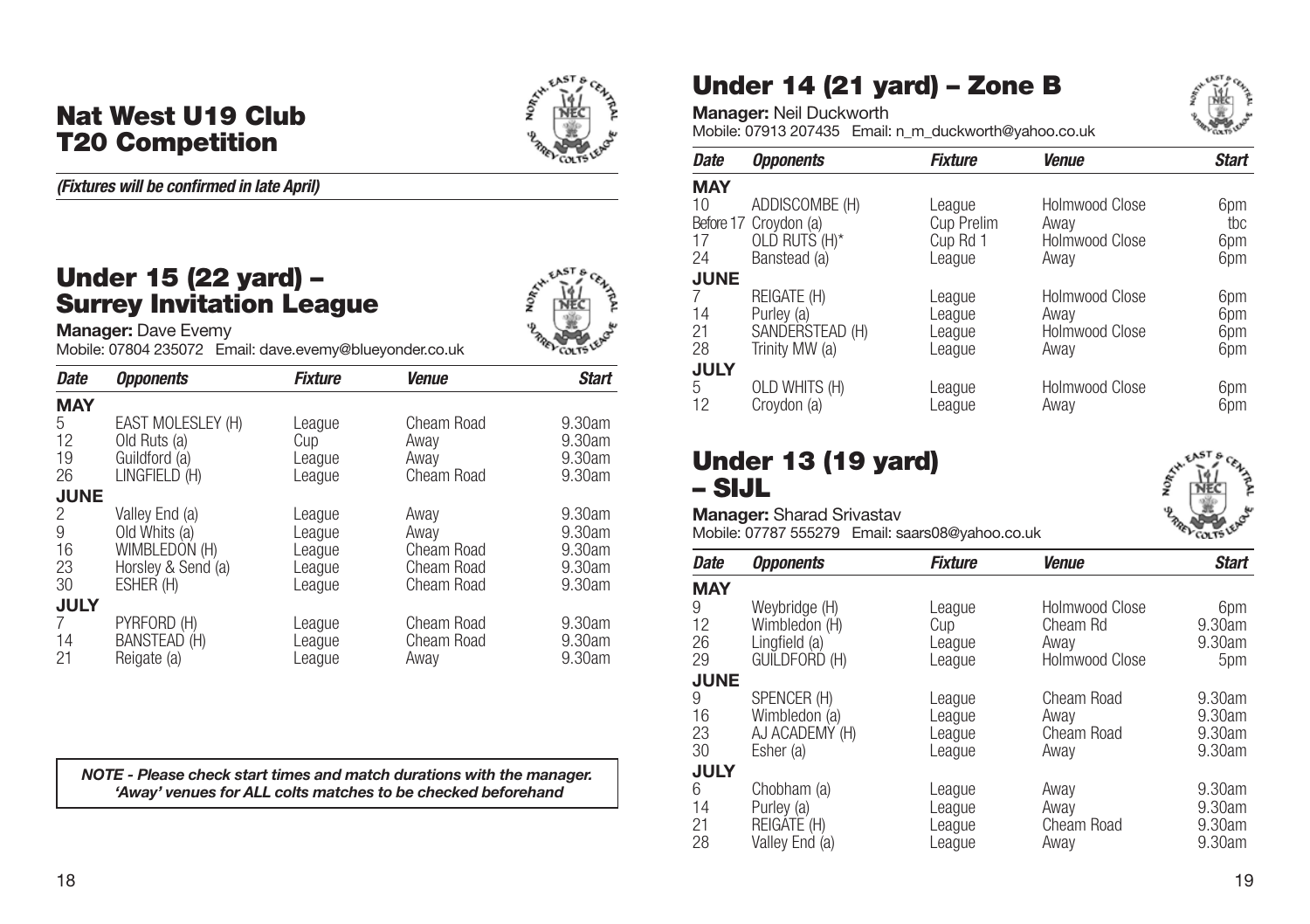# Under 12 (19 yard) – Zone A



**Manager:** Sanjeev Bansal

Mobile: 07919 532923 Email: bansal.sanjeev@gmail.com

| <b>Date</b> | <b>Opponents</b>      | <b>Fixture</b> | <b>Venue</b>          | <b>Start</b> |
|-------------|-----------------------|----------------|-----------------------|--------------|
| <b>MAY</b>  |                       |                |                       |              |
| 10          | Mitcham (a)           | League         | Awav                  | 6pm          |
| 17          | SPENCER (H)           | Cup            | Holmwood Close        | 6pm          |
| 24          | <b>BEDDINGTON (H)</b> | League         | Holmwood Close        | 6pm          |
| 31          | OLD RUTS (H)          | League         | Holmwood Close        | 6pm          |
| <b>JUNE</b> |                       |                |                       |              |
| 7           | Cheam (a)             | League         | Away                  | 6pm          |
| 14          | ALLEYN (H)            | League         | Holmwood Close        | 6pm          |
| 21          | Dulwich (a)           | League         | Away                  | 6pm          |
| 28          | SPENCER (H)           | League         | Holmwood Close        | 6pm          |
| <b>JULY</b> |                       |                |                       |              |
| 5           | Beddington (a)        | League         | Awav                  | 6pm          |
| 12          | DULWICH (H)           | League         | <b>Holmwood Close</b> | 6pm          |

### Under 12B (19 yard) – Pairs



**Manager:** Shambhu Prasad Mobile: 07881588597 Email: sabro@shambhu.net

| <b>Date</b> | <i><b>Opponents</b></i> | <b>Fixture</b> | <b>Venue</b>          | <b>Start</b> |
|-------------|-------------------------|----------------|-----------------------|--------------|
| <b>MAY</b>  |                         |                |                       |              |
| 12          | Cheam (a)               | League         | Away                  | 9.30am       |
| 19          | OLD RUTS (H)            | League         | Holmwood Close        | 9.30am       |
| 26          | Spencer (a)             | League         | Awav                  | 9.30am       |
| <b>JUNE</b> |                         |                |                       |              |
| 2           | Dulwich (a)             | League         | Dulwich Sports Ground | 9.30am       |
| 9           | Alleyn (a)              | League         | Awav                  | 9.30am       |
| 18          | CHEAM (H)               | League         | Holmwood Close        | 6pm          |
| 23          | TADWORTH (H)            | League         | Holmwood Close        | 9.30am       |
| 30          | Streatham & Marl (a)    | League         | Awav                  | 9.30am       |
| <b>JULY</b> |                         |                |                       |              |
| 10          | WIMBLEDON (H)           | League         | Holmwood Close        | 6pm          |
| 14          | Trinity MW (a)          | League         | Away                  | 9.30am       |
|             |                         |                |                       |              |

# Under 11 (17 yard wicket) – Conventional, Division 2



**Manager:** Daniela Borini

Mobile: 07956 135618 Email: danielaborini@gmail.com

| Date        | <b>Opponents</b>      | Fixture | <b>Venue</b>          | <b>Start</b> |
|-------------|-----------------------|---------|-----------------------|--------------|
| <b>MAY</b>  |                       |         |                       |              |
| 12          | MERSTHAM (H)          | League  | Cheam Road            | 9.30am       |
| 19          | OLD WIMBLEDONIANS (H) | Cup     | Cheam Road            | 9.30am       |
| 26          | HORLEY (H)            | League  | Holmwood Close        | 9.30am       |
| <b>JUNE</b> |                       |         |                       |              |
| 2           | Spencer (a)           | League  | Away                  | 9.30am       |
| 9           | WIMBLEDON (H)         | League  | <b>Holmwood Close</b> | 9.30am       |
| 16          | Croydon (a)           | League  | Away                  | 9.30am       |
| 23          | Merstham (a)          | League  | Away                  | 9.30am       |
| 30          | SANDERSTEAD (H)       | League  | <b>Holmwood Close</b> | 9.30am       |
| <b>JULY</b> |                       |         |                       |              |
|             | Old Whits (a)         | League  | Away                  | 9.30am       |
| 14          | SPENCER (H)           | League  | <b>Holmwood Close</b> | 9.30am       |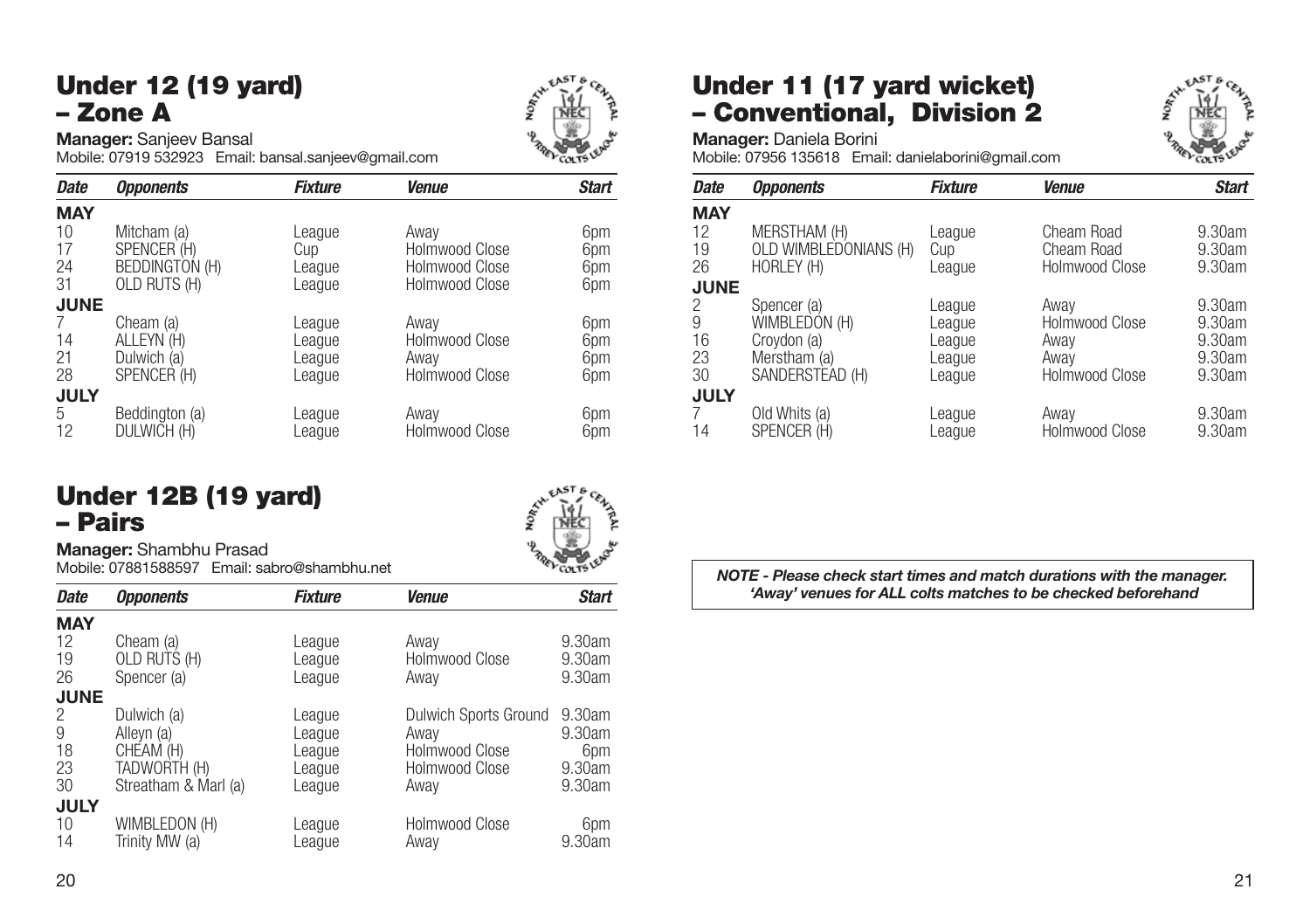### Under 10 (17 yard wicket) – Pairs, Division 2



**Manager:** Mark Goldsmith

Mobile: 07718 708300 Email: mark.goldsmith@sky.com

| <b>Date</b> | <b>Opponents</b> | <b>Fixture</b> | <b>Venue</b>   | <b>Start</b> |
|-------------|------------------|----------------|----------------|--------------|
| <b>MAY</b>  |                  |                |                |              |
| 5           | Dulwich A (a)    | League         | Away           | 9.30am       |
| 12          | ROEHAMPTON (H)   | League         | Holmwood Close | 9.30am       |
| 19          | Dulwich A (a)    | Cup            | Awav           | 9.30am       |
| 26          | Dulwich B (a)    | League         | Awav           | 9.30am       |
| <b>JUNE</b> |                  |                |                |              |
| 2           | WIMBLEDON (H)    | League         | Holmwood Close | 9.30am       |
| 9           | Spencer B (a)    | League         | Awav           | 9.30am       |
| 16          | OLD RUTS (H)     | League         | Holmwood Close | 9.30am       |
| 23          | Merstham (a)     | League         | Awav           | 9.30am       |
| <b>JULY</b> |                  |                |                |              |
| 7           | SPENCER A (H)    | League         | Holmwood Close | 9.30am       |
| 14          | Sanderstead (a)  | League         | Awav           | 9.30am       |
| 21          | Trinity MW (H)   | League         | Holmwood Close | 9.30am       |

### Under 10B (17 yard wicket) – Pairs, Division 3

### **Manager:** Al Burrows

Mobile: 07851 892941 Email: cricket@mycupinco.co.uk

| <b>Date</b> | <i><b>Opponents</b></i>               | <b>Fixture</b>   | <b>Venue</b>           | <b>Start</b>     |
|-------------|---------------------------------------|------------------|------------------------|------------------|
| <b>MAY</b>  |                                       |                  |                        |                  |
| 5<br>12     | BANK OF ENGLAND (H)<br>Addiscombe (a) | League<br>League | Holmwood Close<br>Away | 9.30am<br>9.30am |
| <b>JUNE</b> |                                       |                  |                        |                  |
| 2           | Old Ruts (a)                          | League           | Away                   | 9.30am           |
| 9           | <b>BEDDINGTON (H)</b>                 | League           | Holmwood Close         | 9.30am           |
| 16          | Spencer (a)                           | League           | Awav                   | 9.30am           |
| <b>JULY</b> |                                       |                  | Holmwood Close         |                  |
| 3           | TADWORTH (H)                          | League           |                        | 6pm              |
| 14          | Streatham & Marl (a)                  | League           | Away                   | 9.30am<br>9.30am |
|             | Alleyn (a)                            | League           | Away                   |                  |

# Under 9HB (17 yard wicket) – Pairs, Zone A



**Manager:** Terry Mankertz Mobile: 07968 791977 Email: tmankertz2002@hotmail.com

| <b>Date</b> | <b>Opponents</b> | <b>Fixture</b> | <b>Venue</b>          | <b>Start</b> |
|-------------|------------------|----------------|-----------------------|--------------|
| <b>MAY</b>  |                  |                |                       |              |
| 13          | ESHER (H)        | League         | Holmwood Close        | 6pm          |
| 20          | Croydon (a)      | League         | Away                  | 6pm          |
| <b>JUNE</b> |                  |                |                       |              |
| 3           | WIMBLEDON (H)    | League         | Holmwood Close        | 6pm          |
| 10          | AJ Academy (a)   | League         | Away                  | 6pm          |
| 17          | SPENCER (H)      | League         | <b>Holmwood Close</b> | 6pm          |
| 24          | Esher (a)        | League         | Away                  | 6pm          |
| <b>JULY</b> |                  |                |                       |              |
|             | CROYDON (H)      | League         | Holmwood Close        | 6pm          |
| 8           | Wimbledon (a)    | League         | Away                  | 6pm          |
| 15          | AJ ACADEMY (H)   | League         | Holmwood Close        | 6pm          |
| 22          | Spencer (a)      | League         | Away                  | 6pm          |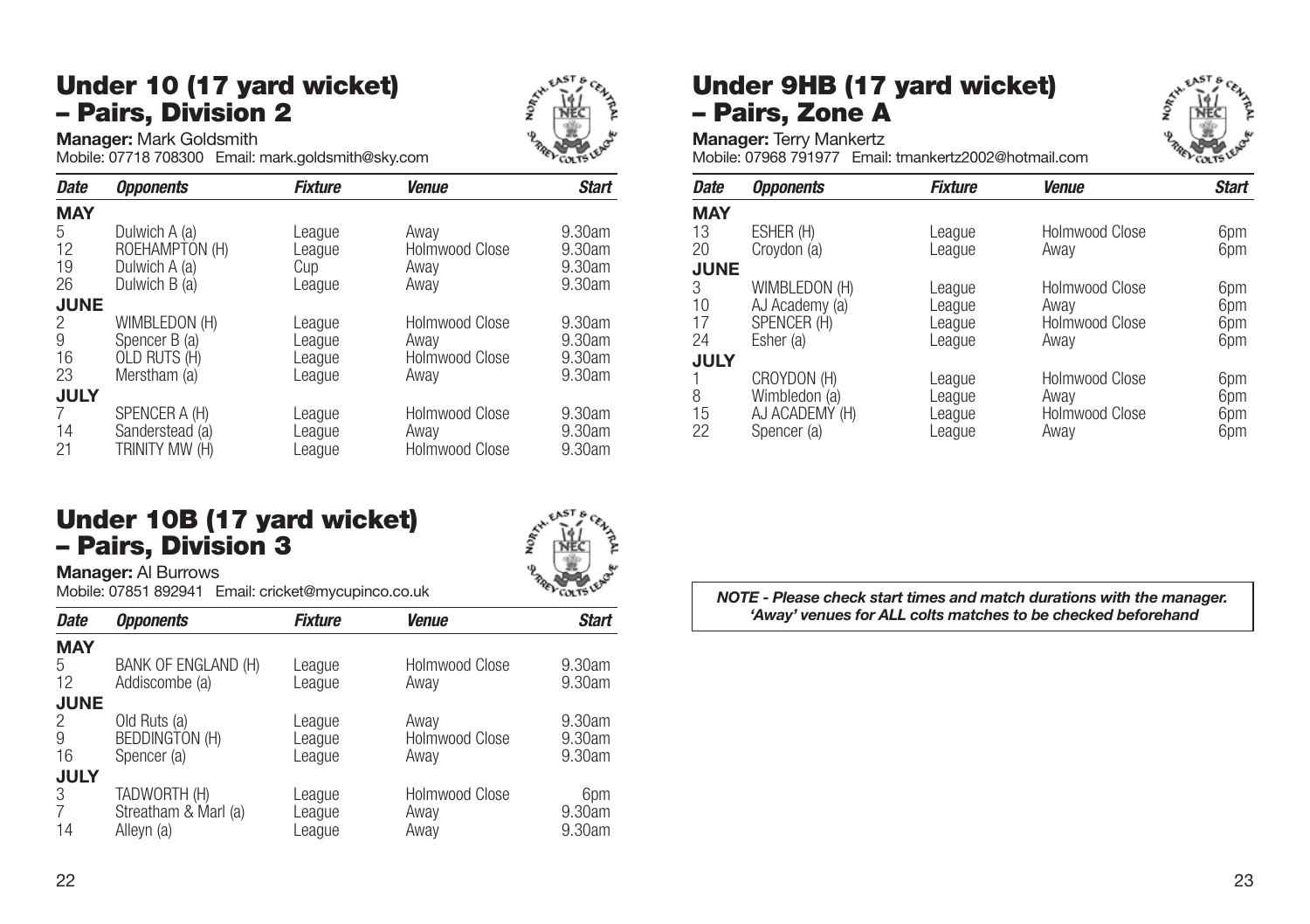# Under 9SB (15 yard wicket) – Pairs, Zone B



**Manager:** Terry Mankertz

Mobile: 07968 791977 Email: tmankertz2002@hotmail.com

| <b>Date</b> | <b>Opponents</b>       | <b>Fixture</b> | <b>Venue</b>          | <b>Start</b> |
|-------------|------------------------|----------------|-----------------------|--------------|
| <b>MAY</b>  |                        |                |                       |              |
| 11          | Old Whits (a)          | League         | Away                  | 9am          |
| 18          | BANSTEAD (H)           | League         | <b>Holmwood Close</b> | 9am          |
| <b>JUNE</b> |                        |                |                       |              |
|             | Worcester Park (a)     | League         | Awav                  | 9am          |
| 8           | OLD WHITS (H)          | League         | Holmwood Close        | 9am          |
| 15          | Beddington (a)         | League         | Awav                  | 9am          |
| 22          | OXTED & LIMPSFIELD (H) | League         | Holmwood Close        | 9am          |
| 29          | Banstead (a)           | League         | Awav                  | 9am          |
| <b>JULY</b> |                        |                |                       |              |
| 13          | TRINITY MW (H)         | League         | Holmwood Close        | 9am          |



# 2019 Summer Holiday Coaching

Sutton CC is running cricket coaching courses during the summer holidays, w/c 22nd July and w/c 5th August.

### The courses are run by

John Fry, Sutton Head Coach & ECB Level 3 Performance Coach and other ECB qualified coaches, who hold the appropriate CRB, first aid and child protection certificates.

Aimed at boys and girls of all abilities and experience aged Under 5 to Under 14 (school year reception to 9), the attendees will be sub divided into age/ability groups with a maximum coach to child ratio of 1 to 8, the courses will include batting. bowling, fielding, fitness, games and use of the nets and bowling machine where appropriate.

### Please note that the courses are open to both Sutton CC members and Non-members, so please bring along a friend.

Early booking would be appreciated as this allows us to hire the appropriate number of coaches in advance.

#### Please contact John Fry on 07789 390928 or email johnawfry@btconnect.com

### Under 8SB (15 yard wicket) – Pairs, Zone A



**Manager:** Sal Gauri Mobile: 07977 236643 Email: salilgauri@icloud.com

| <b>Date</b> | <b>Opponents</b> | <b>Fixture</b> | <b>Venue</b>          | <b>Start</b> |
|-------------|------------------|----------------|-----------------------|--------------|
| <b>JUNE</b> |                  |                |                       |              |
|             | CHEAM (H)        | League         | <b>Holmwood Close</b> | 9am          |
| 8           | Croydon (a)      | League         | Awav                  | 9am          |
| 15          | AJ ACADEMY (H)   | League         | Holmwood Close        | 9am          |
| 22          | Esher (a)        | League         | Away                  | 9am          |
| 29          | WIMBLEDON (H)    | League         | <b>Holmwood Close</b> | 9am          |
| <b>JULY</b> |                  |                |                       |              |
| 6           | Old Ruts (a)     | League         | Away                  | 9am          |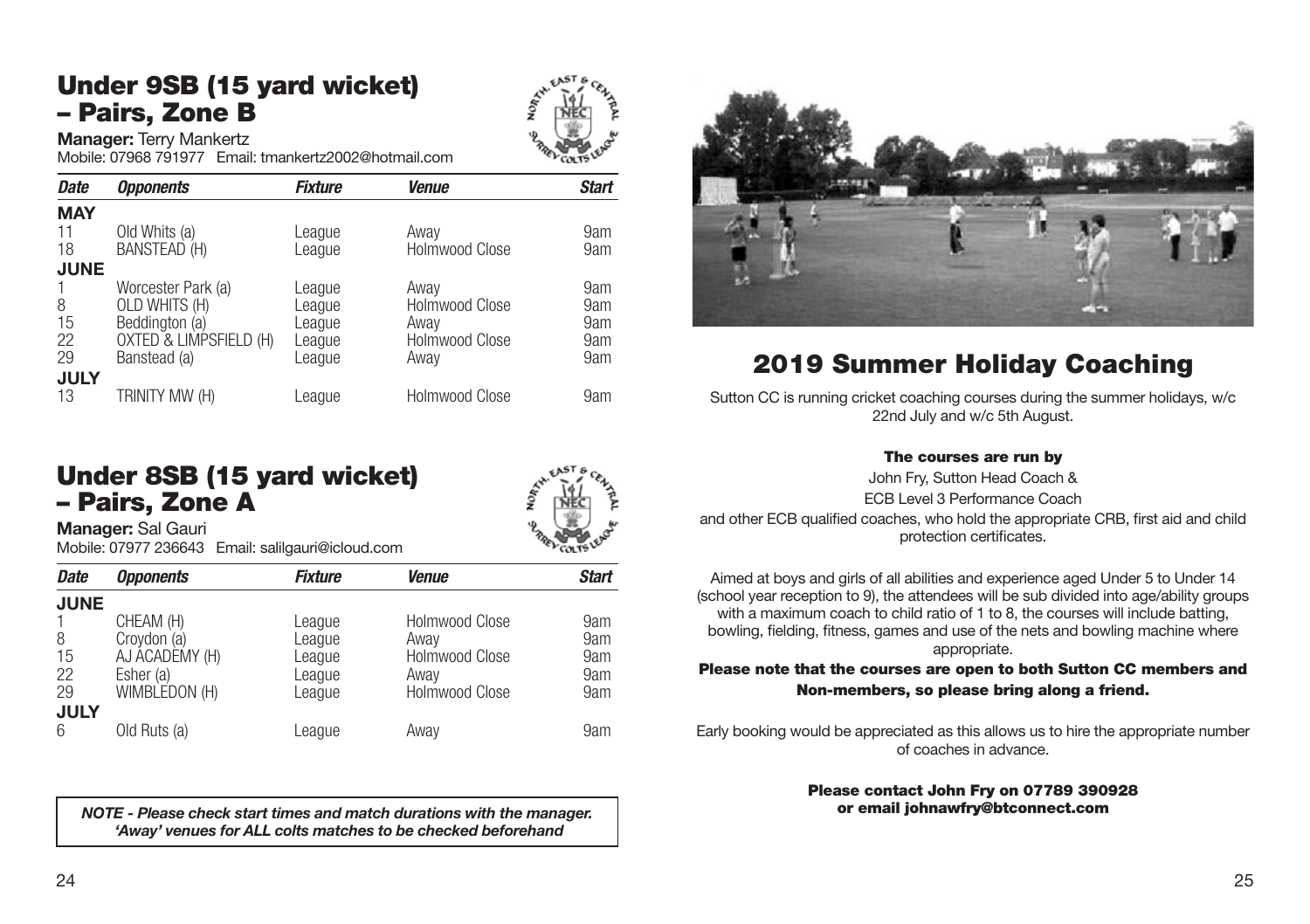# Sutton Cricket Club - Colts Code of Conduct

As a Colt member of Sutton Cricket Club, you are expected to abide by the following rules:

### I will:

- Play within the rules and spirit of cricket & respect officials and their decisions.
- Respect my opponents.
- Keep to the agreed timings for training & competitions or inform my coach or team manager if I am going to be late.
- Wear suitable kit in particular helmets & protective gear when and where appropriate – for training & the Sutton CC official club shirt for matches, as agreed with the coach/team manager.
- Pay any fees for training or events promptly.
- Will listen to, & follow the instructions of, the Club coaches and team manager.
- Not consume alcohol or any banned substances (including cigarettes) on Club premises or whilst representing the Club at competitions.

### Parents/Carers Code of Conduct:

As a parent/carer, you have a very important role to play in your child's development within cricket. We ask all parents/carers to encourage their child(ren) to adhere to the Colts Code of Conduct and follow the Parents/Carers Code of Conduct below:

### Always:

- Encourage your child(ren) to learn the laws & 'Spirit of Cricket' & to play within them.
- Discourage unfair play & arguing with officials.
- Help your child(ren) to recognise good performances, not just good results.
- Be a positive role model by recognising fair play & applauding the good performances of all.
- Publicly accept officials' decisions.
- Refrain from voicing advice/instruction to your child during coaching sessions or matches
- Support your child(ren)'s involvement & encourage them to enjoy their sport.
- Use correct & proper language at all times.

### Never:

- Punish or belittle a child for losing or making mistakes.
- Interfere in or enter a coaching session unless specifically invited by the coach.

### Club Photography/Videoing Policy:

Sutton Cricket Club will not permit photographs, videos or other images of Young People to be taken or used without the consent of the Parent/Carer or Young Player. The Club will follow the guidance issued by the England & Wales Cricket Board on the use of images of Young People which is available at: www.ecb.co.uk The Club

will take steps to ensure that all images are used solely for the purpose they are intended, i.e. the promotion and celebration of the Club's cricketing activities. If you become aware of any images being used inappropriately you should inform the Club Welfare Officer immediately.

If photographs are published on the Club's website www.suttoncricketclub.com and/ or the club's other published media, or submitted to the press, individuals will not be identified. In circumstances where there is a need to identify an individual player in the Press, parental/carer permission will be sought beforehand.

The Club understands that there are circumstances under which a parent/carer would not wish their child to be photographed. Whilst the Club will do all that it can to ensure the safety of children during games, it is the responsibility of the parent/carer concerned to ensure that, if necessary, their child is not videoed or photographed. The Club is unable to supervise individual children during cricket activities or competitions.

#### Sutton CC – Welfare Officer

Sutton CC has adopted the ECB's Safe Hands policy for the welfare of young people in Cricket. This is a "good practice" policy document prepared by the ECB in conjunction with the NSPCC. As such, an experienced nurse with over 25 years' experience in the NHS has been appointed as the club's Welfare Officer. Julie Hesketh has considerable experience of Child Protection practices within her

current role as a Chief Nurse in Richmond. She will frequently be about when the colts are on site.

The Safe Hands Policy sets out guidelines for the way the club manages its young people. It's mainly for coaches and adults to understand that are directly involved with our young people. Members are aware that we have a policy and procedures are in place to protect our young

people – together with the adults who give so much of their free time to manage and coach them.

All Cricket Clubs within Surrey are required to appoint a full trained Welfare Officer to see the policy is implemented and to act upon any areas that give cause for concern. Parents should be reassured that the Welfare Officer of the club is always happy to discuss any relevant matter in confidence. It must equally be understood that the club might approach the Welfare Officer to discuss a matter with a parent.

It is important to appreciate that it is the Welfare Officer who should be the first point of contact if any matter of concern should arise about welfare issues.

The appointment of the Welfare Officer should be seen as a way the club views the importance of caring for our colts and protecting our adult members.

If any member, colt or parent wishes to discuss any relevant matter, please feel free to contact the Welfare Officer at any time. Name and contact details as follows: Julie Hesketh. Mobile/Text 07753 321250 or Julie.Hesketh@swlondon.nhs.uk

Please do not hesitate to contact and speak with or leave a message.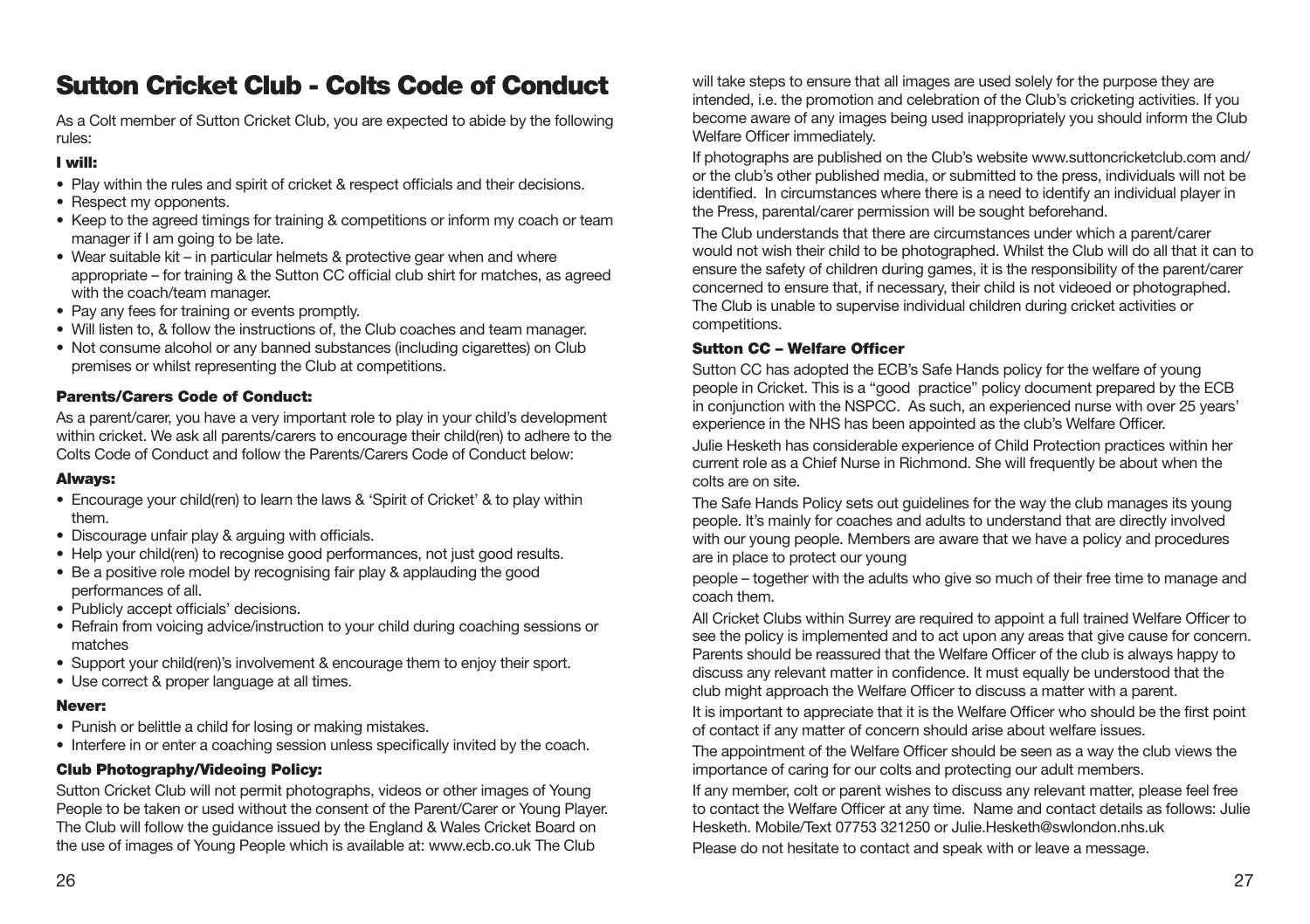

**Main Ground:** Gander Green Lane, SM1 2EH

**Second Ground:** Holmwood Close, SM2 7JL